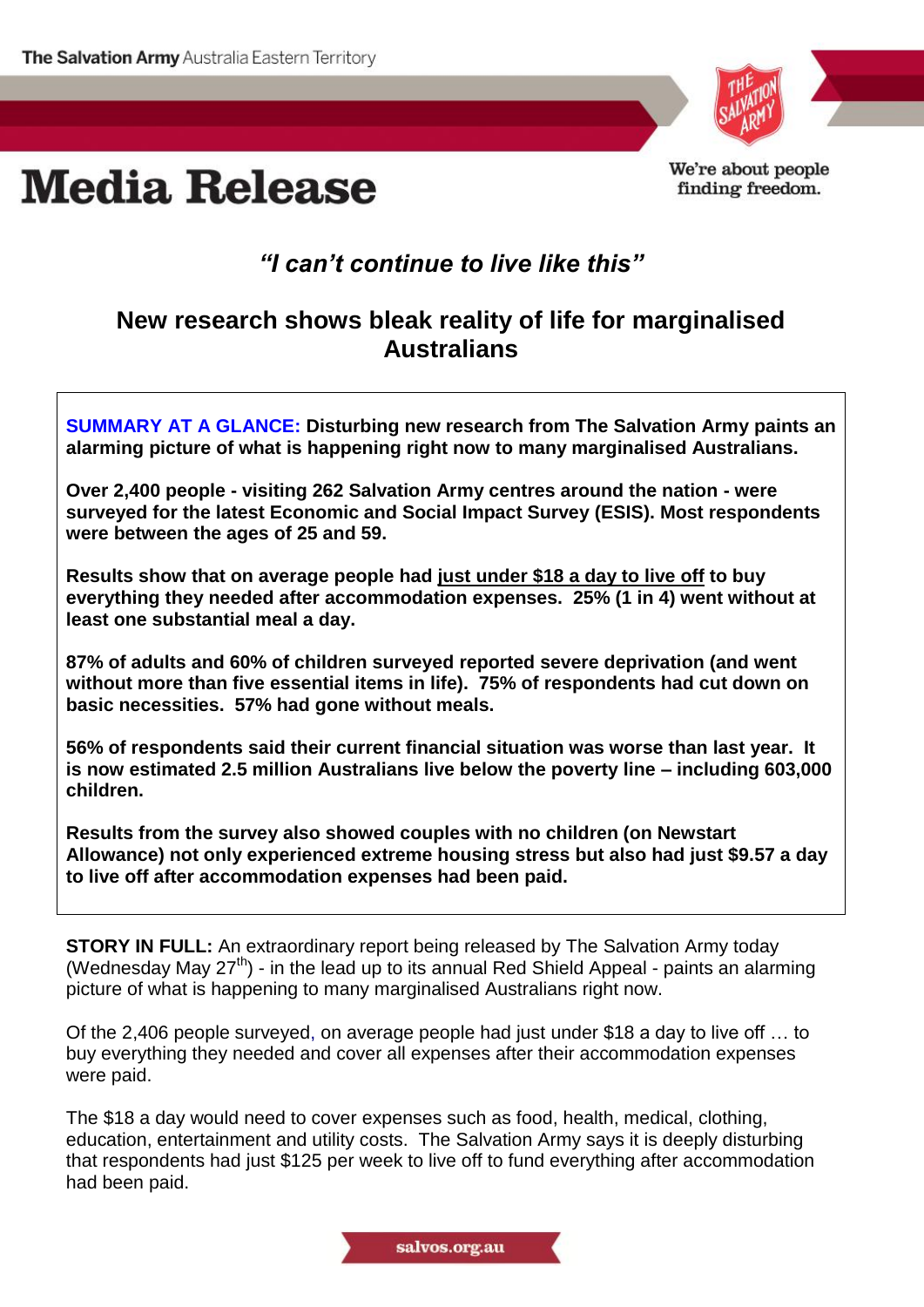The 2015 *Economic and Social Impact Survey* (*ESIS*) report reveals what The Salvation Army says is clearly "a bleak picture of entrenched and persistent poverty for a significant proportion of people who access Salvation Army services".

A large sample size of over 2,400 people - who visit 262 Salvation Army centres across the nation - were involved in the study.

The majority of children in the survey experienced multiple levels of deprivation, with 60% of them missing at least 5 items considered normal and necessary for a child in an economically advanced country like Australia. 56% of respondents said their financial situation was worse than last year. Most people surveyed were aged between 25-59 years.

The new Salvation Army report calls for "a further shift in social policy direction led by the Federal government to address the causes of persistent and chronic disadvantage across our communities."

The disturbing findings also revealed:

- 87% of adults and 60% of children reported *severe* deprivation and went without 5 or more essential items in life.
- Due to massive financial hardship, 75% of respondents had cut down on basic necessities, 57% had gone without meals and 59% were unable to pay utility bills or had delayed them.
- 78% of respondents in private rental housing experienced *extreme* housing stress.
- Of the 2,864 children represented in the survey, 65% of parents were not able to afford out of school activities.
- 62% of parents could not afford an internet connection and 34% could not afford to give children fresh fruit or vegetables daily.

It is now estimated a staggering 2.5 million Australians live below the poverty line. This includes over 600,000 children.

Major Bruce Harmer from The Salvation Army said, "Our biggest question for the Australian community is **'How can we expect people to continue to live like this?'** We are deeply alarmed at the results of this survey."

"This report shows very high levels of deprivation. This survey has captured data for 2,864 children. 60% were affected by severe deprivations – missing at least 5 essential items for children. The report clearly shows just how marginalised many Australians who come to The Salvation Army are."

Major Bruce Harmer added, "The Salvation Army is concerned that issues around poverty and deprivation are often reduced to questions of a job or welfare crisis. The foundations of a virtuous and worthy society are social inclusiveness, adequate support for those who are disadvantaged, personal safety and the ability for all members to engage fully in society."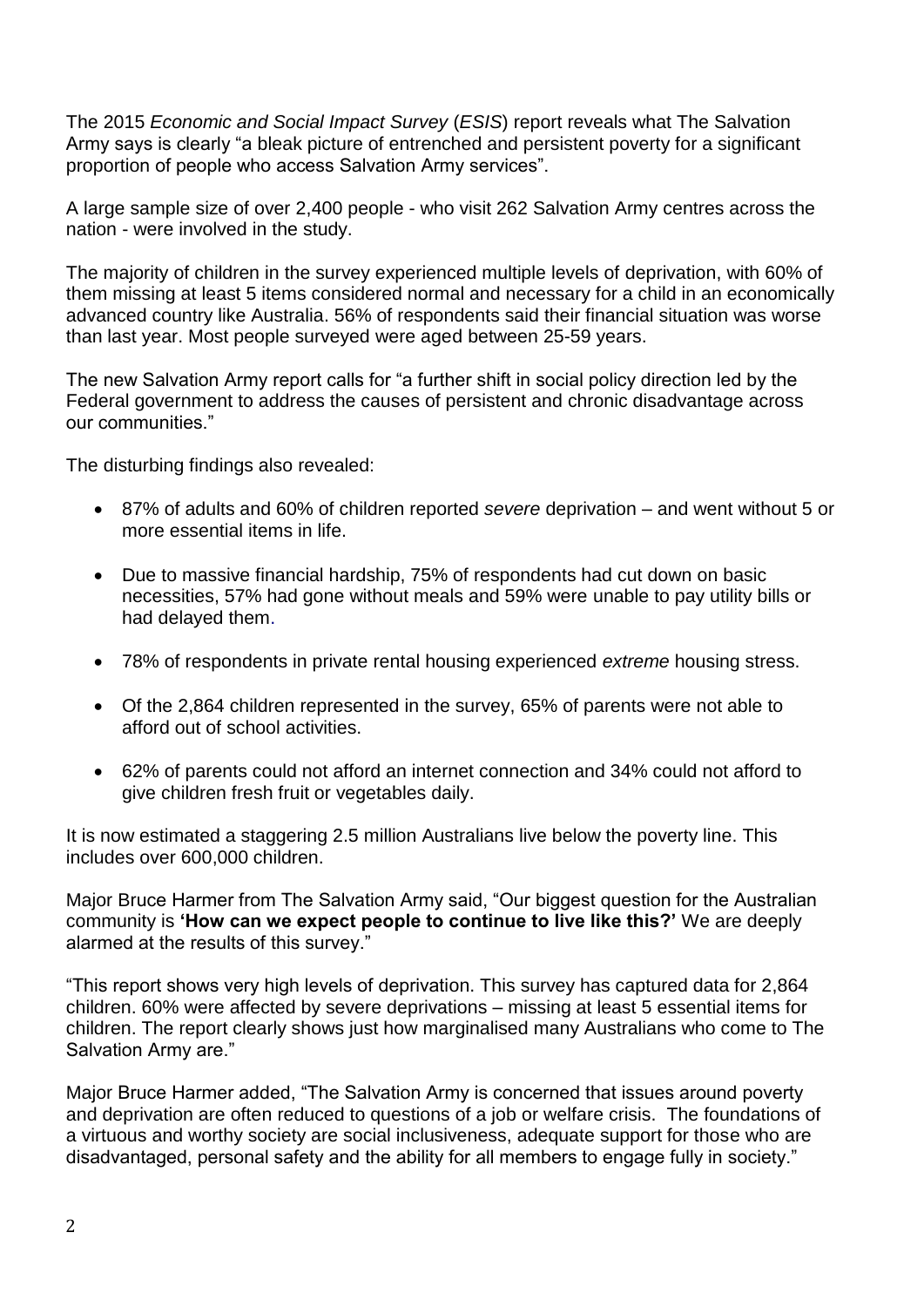"Respondents in the ESIS 2015 survey indicated that their situations have not changed significantly. They felt isolated and excluded from the mainstream community. However, they reflected a desire to have the opportunities and experiences the rest of the community had, such as employment opportunities, adequate housing and the ability to provide for their families."

"Many experienced significant barriers to achieving these basic outcomes and breaking the cycle of poverty. For those seeking employment, many faced challenges entering the workforce and sustaining long-term employment. The majority of respondents said a lack of relevant skills and experience, current physical and/or mental health issues, and parenting or caring responsibilities were barriers preventing them seeking employment," said Major Harmer.

"Entrenched poverty and persistent disadvantage are complex social issues. Without sufficient financial investment from governments and the community to adequately fund support services, the situation for disadvantaged individuals is likely to remain unchanged or further deteriorate."

"These findings compel The Salvation Army to continue to advocate for these individuals, and work to alleviate the burden of social and economic disadvantage at every level."

The major study has been released in the run up to the annual Red Shield Appeal - the national doorknock is this weekend  $30<sup>th</sup>/31<sup>st</sup>$  May. This year's national fundraising goal for the Red Shield Appeal doorknock is \$9.5 million.

Statistics show that in a typical week The Salvation Army provides 100,000 meals for hungry people, 2,000 beds for homeless people, distributes up to 8,000 food vouchers, provides refuge to 500 victims of abuse and much more.

People wanting to volunteer for the Red Shield Appeal Doorknock can call 13 SALVOS (13 72 58) or register online at salvos.org.au/volunteer.

People may also wish to donate to the Red Shield Appeal by calling 13 SALVOS (13 72 58), online at salvos.org.au, in person at any Westpac branch or by posting a cheque to Reply Paid 87088 Silverwater NSW 2128.

## **For more information or media comment, please contact:**

The Salvation Army Media Office – (02) 9266 9820 (diverts after hours)